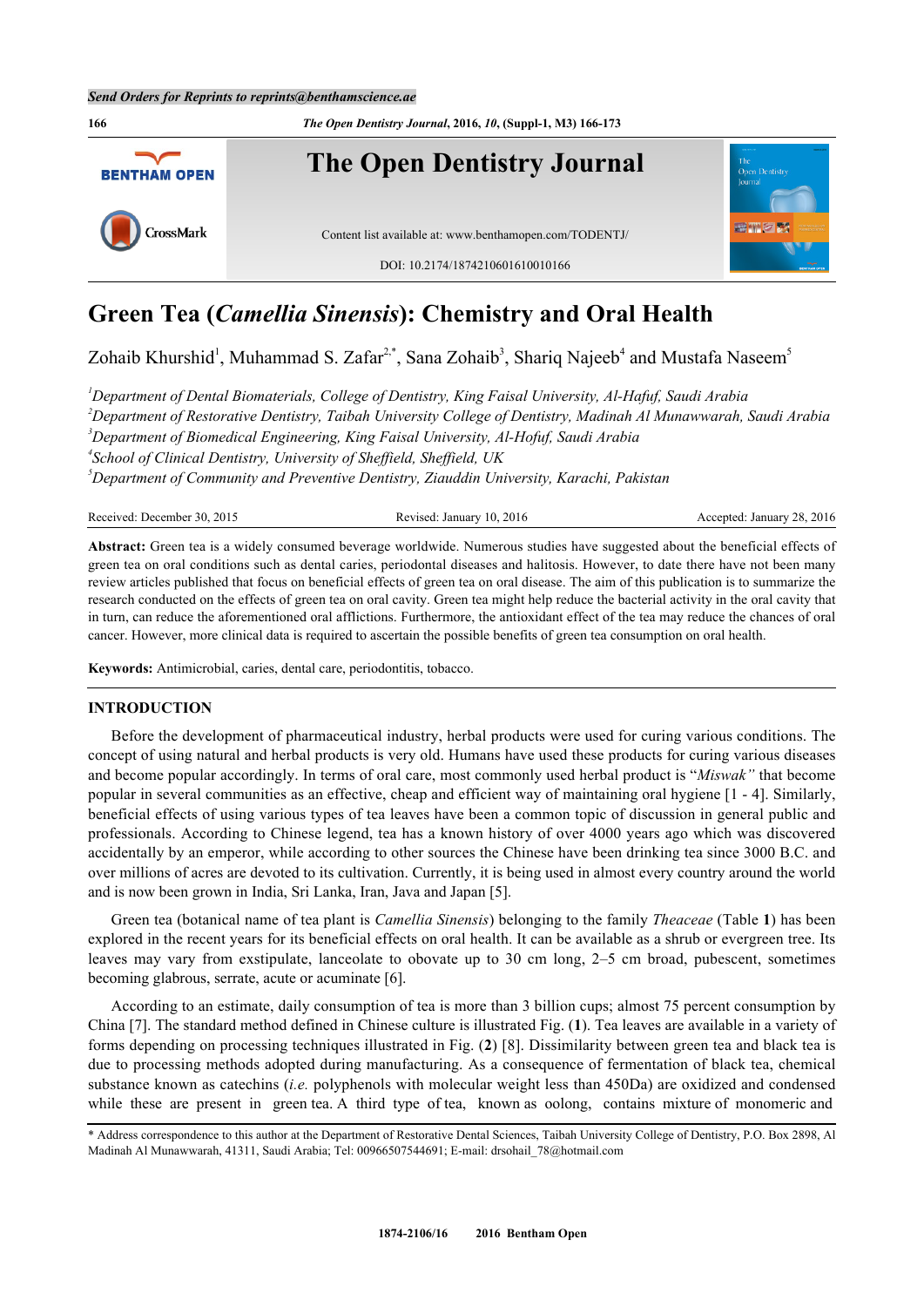oligomeric catechins and is in semi fermented form [\[9\]](#page-5-6).

Distinctive composition of green is listed in Table**2** [[10](#page-5-7), [11](#page-5-8)]. It is reported that one third part of bioactive compounds in green tea is contributed by polyphenols that is the most interesting constituent [[12](#page-5-9)]. The main type of polyphenols are called *catechins* (flavan-3-ols) also known as *tannins* serve as astringency constituent. *Dr. Michiyo Tsujimura* extracted the catechins from tea leaves in 1929 and studied their functions (Fig. **[3](#page-3-1)**) for the first time during his work at The Institute of Physical and Chemical Research, Japan.

Most important kind of catechins include epigallocatechin-3-gallate (EGCG; 59%), epigallocatechin (EGC; 19%), epicatechin-3-gallate (ECG; 13.6%) and epicatechin (EC; 6.4%) including EGCG and EGC are reported for their presence in green tea. Both the types along with ECG exhibit antimicrobial activity [[13\]](#page-5-10). ECG reviles the possibility of protection against urinary tract infections (UTI) as it is reported to be excreted by kidney while it is also extracted in bile along with EGCG. Large variations can be observed in the chemical structures of catechins due to dissimilar composition (Fig. **[4](#page-4-0)**). Green tea also serves as a great source of anti-oxidants.

Numerous therapeutic effects of green tea are reported after human clinica trials [\[13](#page-5-10), [14](#page-5-11)] . It contributes to improved oral health and decreases the chances of cardiovascular diseases, cancer and acts as an anti-hypertensive, anti-bacterial, anti-viral agent. It also exhibits protection against ultraviolet radiations, helps in weight loss, causes increase in bone mineral density and provides neuro-protective power. Other than the mentioned advantages of green tea, it is popularly utilized for the treatment of stomach discomfort, indigestion, vomiting, diarrhea and flatulence. It also enhances brain functioning and helps in maintaining blood glucose balance and body weight [\[15](#page-5-12)]. Due to numerous health benefits, there has been a significant increase in the popularity and consumption of green tea among various cultures and populations.

| Kingdom        | Plantae           |
|----------------|-------------------|
| Subkingdom     | Tracheobionta     |
| Super-division | Spermatophyte     |
| Division       | Magnoliophyta     |
| Class          | Magnoliopsida     |
| Sub-class      | Dillenidea        |
| Order          | Theales           |
| Family         | Theaceae          |
| Genus          | Camellia L.       |
| Species        | Camellia Sinensis |

### <span id="page-1-0"></span>**Table 1. Classification of green tea plant.**

## **GREEN TEA EFFECT ON ORAL TISSUES**

Green tea which is essential source for providing polyphenol antioxidants has the ability to protect against various oral diseases such as dental caries, gingivitis, periodontitis, halitosis and oral malignancy (protection and regression). In addition it can prevent from oral oxidative stress, inflammation resulting due to cigarette smoke and reduces dentin erosion and abrasion. The therapeutic roles of green tea related to oral health are given.

# **a) Role as Antioxidants**

Polyphenols have shown anti-oxidative activity by neutralization of free radicals in the body. They are also known to reduce or prevent their detrimental effects and restrain ROS generation to inhibit the lysosomal secretions. The hydrogen releasing property of catechin and epicatechin results in scavenging effects [[16\]](#page-5-13). Polyphenols have following processes that reduce oxidation level (Fig. **[5](#page-4-1)**).

# **b) Therapeutic Effects on Periodontal and Gingival Health**

The gingival crevice is a physiological zone surrounded by gingiva and tooth margins. A colony of microorganisms resides in this space and most common of that are anaerobes. In pathological conditions, these spaces extend and periodontal pockets filled with serum exudates and large colonies of polymorphs. Additionally, oxidative stress supports the development of diseased conditions. The microbes commonly present in such conditions are *Prevotella spp* and *Porphyromonas gingivalis* (black pigmented anaerobes) [[18\]](#page-6-0).

Periodontal health is inversely related to consumption of green tea, an epidemiological study proves that people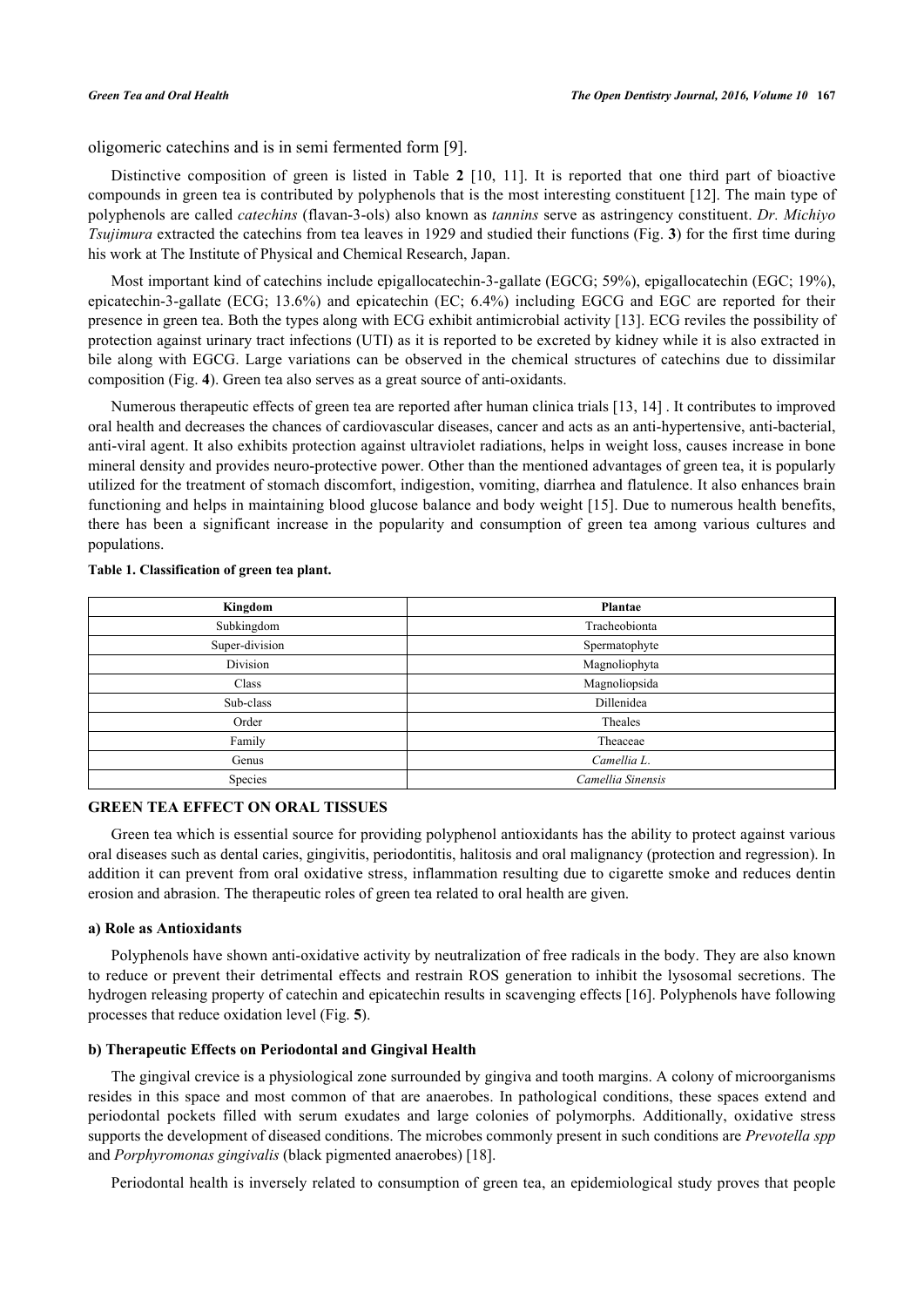### **168** *The Open Dentistry Journal, 2016, Volume 10 Khurshid et al.*

<span id="page-2-0"></span>have better periodontal health if they drink green tea very often for example during meals or at breaks from work [[19\]](#page-6-1). Green tea plays supportive role in the maintenance of periodontal health, as suggested by an *in vitro* study catechins (*e.g.* EGCG) restrict the development and colonization of harmful bacteria such as *Porphyromonas gingivalis, Prevotella intermedia,* and *Prevotella nigrescens* [[20](#page-6-2)]. These bacteria cause severe harm to periodontal tissues for example *Porphyromonas gingivalis* develop adhesion to buccal mucosa and cause destruction [[21](#page-6-3)]. Recently, Nadeem *et al.* [\[22](#page-6-4)] studied the influence of green tea consumption *versus* black tea on periodontal health of 240 dental students and noticed that students who were consuming green tea had good periodontal health status with minimal plaque accumulation in comparison with consumers of black tea. Literature exhibited that better periodontal health status of regular green tea using individuals is mainly due to catechins, as these are steric structures of 3-galloyl radial, ECG, EGCG and gallocatechin gallate (GCG) (major polyphenols) and responsible for restrain release of toxic end metabolites from *Porphyromonas gingival*is [\[23](#page-6-5)].



<span id="page-2-1"></span>**Fig. (1).** Standard method to make green tea in chinese history.



**Fig. (2).** Different kinds of tea according to their processing.

# **c) Dental Caries**

Dental carries is a pathological condition resulting due to demineralization of tooth structure because of bacterial infections and/or deficiency of nutrients. Oral microbes are responsible for carries development, out of which mainly *streptococcus mutants* are most active [[24\]](#page-6-6). The oral antimicrobial peptides are known to reduce the bacterial activity [\[25](#page-6-7)]. Green tea leaves are known to be rich in fluoride and other components such as polyphenols (catechins) that play a supportive role in resisting dental carried as reported in many studies [[23,](#page-6-5) [26](#page-6-8) - [28\]](#page-6-9). The beneficial role of fluoride is well known as it inhibits the bacterial growth and helps re-mineralization of dental tissues [\[29](#page-6-10), [30](#page-6-11)]. Cariogenic bacteria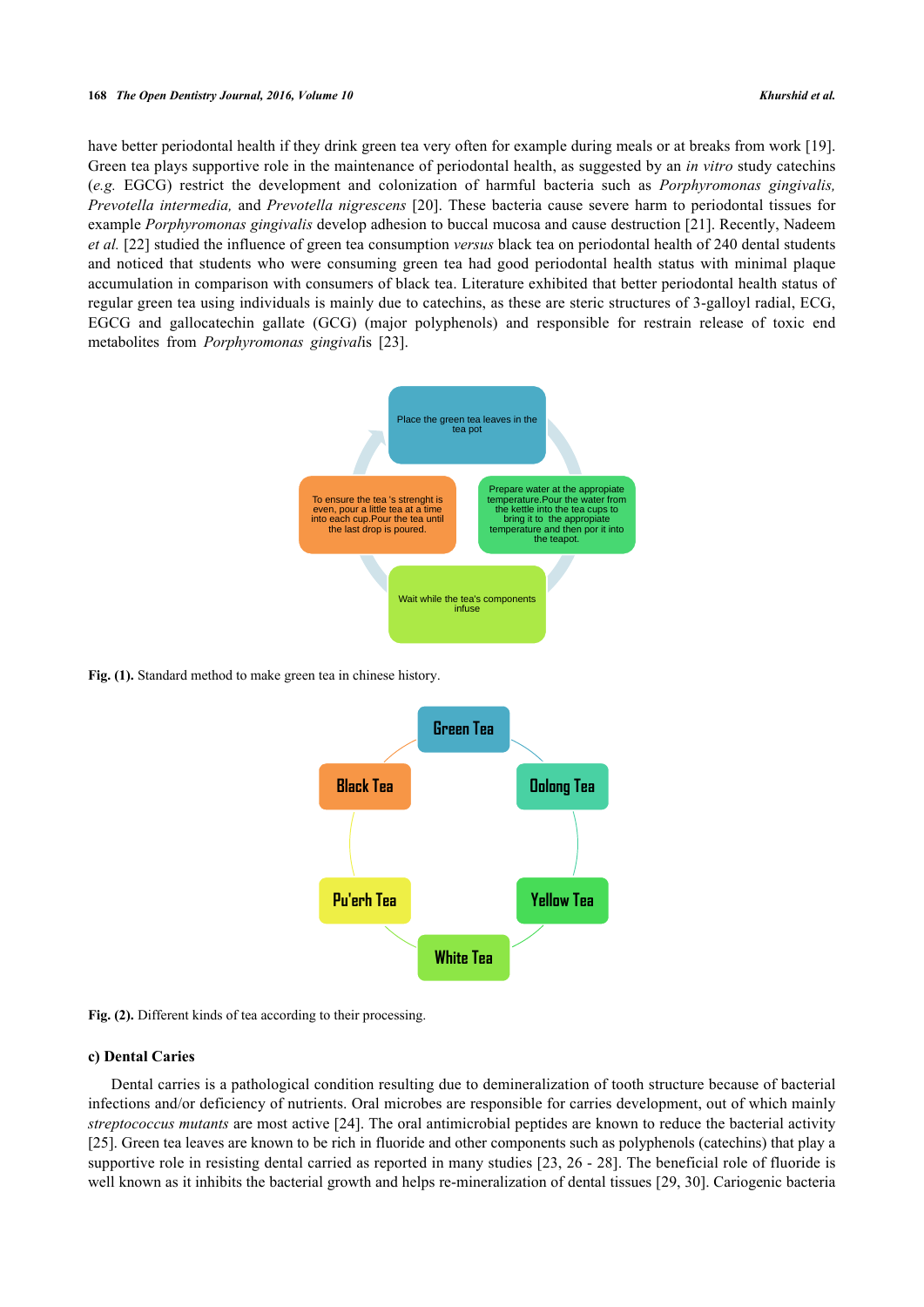<span id="page-3-1"></span>release glucans with the help of glucosyltransferase (GTase) which are branched and facilitate adherence of microbes to tooth surface [\[24](#page-6-6)]. GC and EGC are the catechins that restrict the growth of 10 types of carries causing bacteria. Otake *et al.* [[31\]](#page-6-12) showed that total amount of catechins, mainly EGCG and its epimer gallocatechin, EC and ECG present in one cup of green tea prevent *streptococcus mutants* from adhering to tooth surfaces. The catechins were extracted from green tea with concentration of 100mg/L and their effects on bacterial adhesion to salivary coated hydroxyapatites were observed. Other studies also exhibit that consumption of tea constrains the release of salivary enzyme, amylase as observed by Kashket and Paolino [[32](#page-6-13)]. Later it was supported by Zhang and Kashket [\[33\]](#page-6-14) proving that tea, either black or green restrains the enzymatic activity of *Streptococcus mutans*' amylase on tooth structure preventing deminerlization.



Fig. (3). Functions of catechins in human body.

# **d) Bad Breath (halitosis)**

The main reagents responsible for halitosis (bad breath) are volatile sulfide compounds such as hydrogen sulfide  $(H_2S)$ , dimethylsulfide  $[(CH_3)_2S]$  and methyl mercaptan (CH<sub>3</sub>SH). These reagents degrade in the oral cavity by proteolytic reactions primarily by anaerobic gram negative bacteria consuming numerous sulfur-containing substrates including saliva, food debris, epithelial cells and blood [[34\]](#page-6-15). Green tea is well known for antibacterial properties against anaerobic microorganisms. Green tea can abolish bad breath by suppressing anaerobic bacteria and eliminating the production of volatile sulfur compounds [[35\]](#page-6-16). Deodorant action of ingredients decreases in the following order: EGCG > EGC > ECG > EC. The deodorizing action of EGCG is based on a chemical reaction of EGCG and MSH and introducing methylsulfinyl/methylthio group into the B ring of EGCG. During this reaction, a methylthio group is supplemented in orthoquinone form of the catechin produced by oxidation, hence eliminating the halitosis [[36\]](#page-6-17).

<span id="page-3-0"></span>

|  |  | Table 2. Chemical composition of green tea plant. |
|--|--|---------------------------------------------------|
|--|--|---------------------------------------------------|

| Protein                     | Peptides and enzymes                                                                                                                                    |  |
|-----------------------------|---------------------------------------------------------------------------------------------------------------------------------------------------------|--|
| Carbohydrates               | Fructose, sucrose, cellulose, pectin and glucose                                                                                                        |  |
| <b>Vitamins</b>             | Vitamins $(B, C, and E)$                                                                                                                                |  |
| Xanthic bases               | Caffeine, Theophylline                                                                                                                                  |  |
| Pigments                    | Chlorophyll, Carotenoids                                                                                                                                |  |
| Minerals and trace elements | Calcium, Magnesium, Sodium, Chromium, Manganese, Copper, Cobalt, Nickel, Iron, Molybdenum, Selenium,<br>Phosphorus, Potassium, Fluoride, Zinc, Aluminum |  |

# **e) Cigarette Smoke Induced Inflammation**

Smoking affects the homeostasis and injurious to oral health [[37](#page-6-18), [38\]](#page-6-19). The effects of smoking range from simple mucosal erythema to premalignant conditions and oral cancer. Smoking intensifies oral malignancies in response to oral inflammatory diseases due to compromised status of salivary antioxidants[[39](#page-6-20)]. Diminished activity of numerous salivary enzymes is observed during smoking hence compromising the protection against oxidative damage [[17\]](#page-6-21). In addition, smoke coming from tobacco comprised of reactive oxygen species (ROS) including superoxides, hydroxyl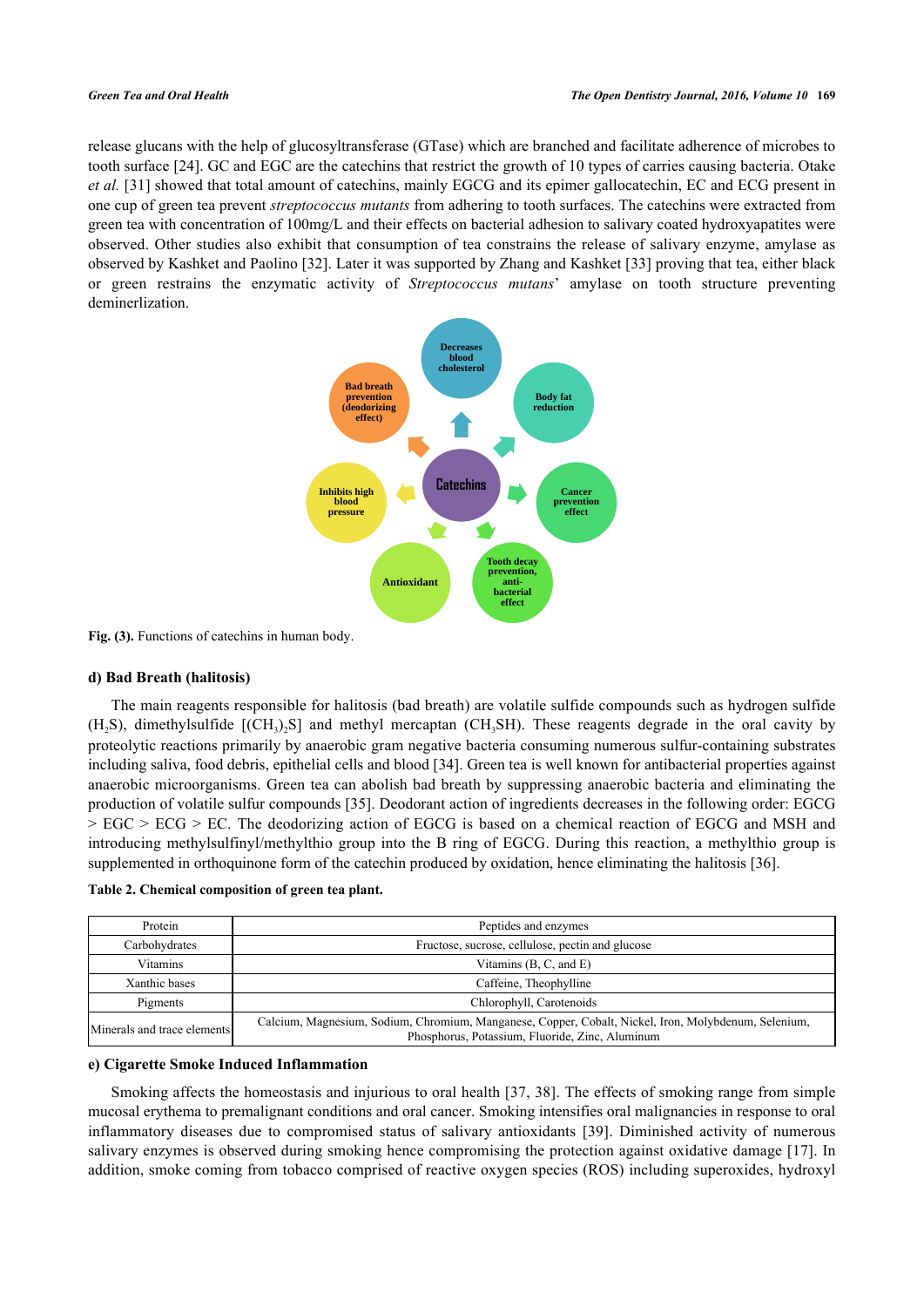<span id="page-4-0"></span>radical/hydrogen peroxide. The toxicity is further added due to the formation of nitric oxide (NO). Superoxide reacts chemically with NO to form peroxynitrite (ONOO). The inflammatory transcription factor pathway (NFkB) is triggered by ONOO due to activation of IkB kinase (IKK). The cascade of changes results in the intensification of expressions, iNOS activity and chronic inflammation in tissues even by exposing to a very minute dose of smoke [[40\]](#page-7-0).



Fig. (4). Chemical structures of catechin and its family.

Green tea can be beneficial for cigarette smokers. Catechins present in green tea are capable of scavenging superoxide oxide, NO, and ONOO [[41,](#page-7-1) [42\]](#page-7-2). In addition, EGCG has the ability to suppress activation of NF-kB that leads to inhibition of phosphorylation. It can further trigger the collapse of the inhibitory sections IkB-a in human pulp cells. The IkBa is also accountable for overturning nuclear transfer of NF-kB operating subunits (p65 and p50) and stimulation of pro-inflammatory genes[[43](#page-7-3), [44\]](#page-7-4). EGCG resulted in decreased NF-kB expression and reduction of proteins facilitated including matrix metalloproteinase9 (MMP-9). The MMP-9 is implicated in the breakdown of extracellular matrix, nterleukin-8 (IL-8) and iNOS present in bronchial epithelium [\[14\]](#page-5-11). There are more than 4700 oxygen/nitrogen species and reactive chemical compounds in the cigarette smoke. Nicotine is the main chemical compound released from cigarettes that affects gingival and periodontal health [[45](#page-7-5)]. Nicotine stimulates apoptosis across ROS generations of human gingival fibroblasts (HuGF) [[45\]](#page-7-5). The metabolites of nicotine such as tobaccospecific nitrosamines (TSNAs) are considered major carcinogens.

<span id="page-4-1"></span>

**Fig. (5).** Representing steps of oxidative reduction mechanism by polyphenols.

Weitberg *et al.* [\[46](#page-7-6)] treated cultured human pulmonary cells through EGCG prior to introducing to TSNA 4-(Nmethyl- N-n-trosamino)-1-(3-pyridyl)-1-butanone (NNK). EGCG exhibited the ability to protect against the initiation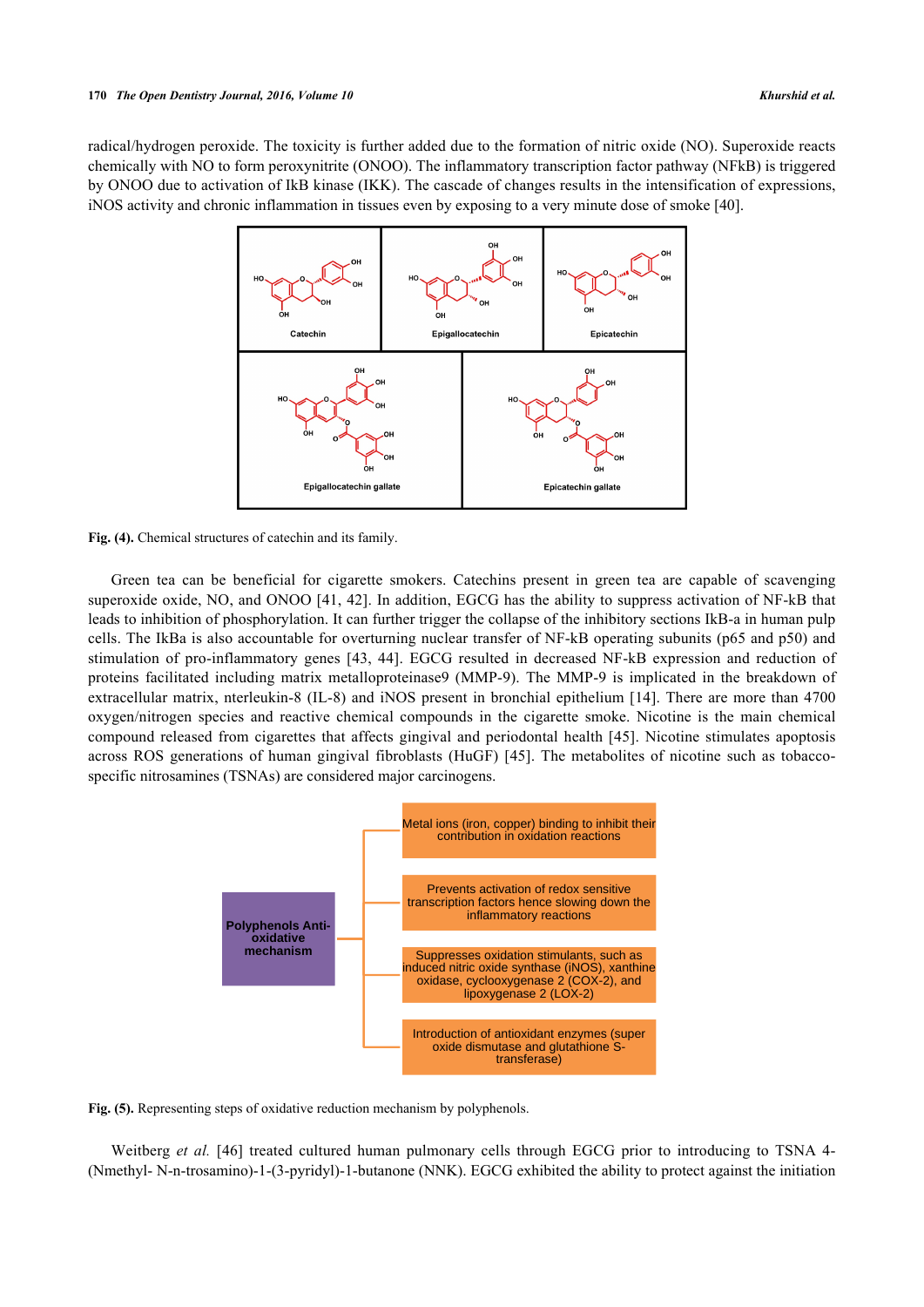of genetic injury to DNA of cultivated human pulmonary cells [[46\]](#page-7-6). Another smoke compound (acrolein) is a risk factor for developing periodontal diseases and toxic to HuGF. It inhibits normal functioning of gingival fibroblasts due to interruption with cells attachment and proliferation[[47](#page-7-7)]. In advance stages, acrolein can prompt inflammatory conditions and cancer onset. Green tea extract and EGCG can extinguish acrolein and other unsaturated aldehydes, hence reducing acrolein toxicity [\[48](#page-7-8)]. Green tea consumption can diminish oxidative and inflammatory tissue injuries in the oral cavity caused by cigarette smoking.

# **CONCLUSION**

There are numerous beneficial effects of green tea on oral health. Green tea has valuable effects on oral conditions such as dental caries, periodontal disease and halitosis. Research suggests that green tea helps to reduce the bacterial activity in the oral cavity that in turn, can reduce the aforementioned oral afflictions. Furthermore, the antioxidant effect of the tea may reduce the chances of oral cancer in tobacco users. However, more clinical data is require to ascertain benefits of using green tea for oral tissues and prevention of oral diseases

# **CONFLICT OF INTEREST**

The authors confirm that this article content has no conflict of interest.

# **ACKNOWLEDGEMENTS**

Declared none.

# **REFERENCES**

- <span id="page-5-0"></span>[1] Almas K. Miswak (chewing stick) and its role in oral health. Postgrad Dent 1993; 3: 214-8.
- [2] Al-Bayaty FH. AI-Koubaisi AH, Ali Naw, Abdulla MA. Effect of mouth wash extracted from *Salvadora persica* (Miswak) on dental plaque formation: A clinical trial. J Medicinal Plants Res 2010; 4(14): 1446-54.
- [3] Sofrata A, Lingström P, Baljoon M, Gustafsson A. The effect of miswak extract on plaque pH. An *in vivo* study. Caries Res 2007; 41(6): 451-4.

[\[http://dx.doi.org/10.1159/000107931\]](http://dx.doi.org/10.1159/000107931) [PMID: [17823507](http://www.ncbi.nlm.nih.gov/pubmed/17823507)]

- <span id="page-5-1"></span>[4] Batwa M, Bergstrom J, Batwa S, Al-Otaibi MF. The effectiveness of chewing stick miswak on plaque removal. Saudi Dent J 2006; 18(3): 125-33.
- <span id="page-5-2"></span>[5] Duke JA, Atchley AA. CRC handbook of proximate analysis tables of higher plants. USA: CRC Press 1986.
- <span id="page-5-3"></span>[6] Ferrara L, Montesano D, Senatore A. The distribution of minerals and flavonoids in the tea plant (*Camellia sinensis*). Farmaco 2001; 56(5-7): 397-401. [\[http://dx.doi.org/10.1016/S0014-827X\(01\)01104-1\]](http://dx.doi.org/10.1016/S0014-827X(01)01104-1) [PMID: [11482766](http://www.ncbi.nlm.nih.gov/pubmed/11482766)]
- <span id="page-5-4"></span>[7] Chen L, Zhou ZX. Variations of main quality components of tea genetic resources [*Camellia sinensis* (L.) O. Kuntze] preserved in the China National Germplasm Tea Repository. Plant Foods Hum Nutr 2005; 60(1): 31-5. [\[http://dx.doi.org/10.1007/s11130-005-2540-1\]](http://dx.doi.org/10.1007/s11130-005-2540-1) [PMID: [15898357](http://www.ncbi.nlm.nih.gov/pubmed/15898357)]
- <span id="page-5-5"></span>[8] Banerjee S, Chatterjee J. Efficient extraction strategies of tea (Camellia sinensis) biomolecules. J Food Sci Technol 2014; pp. 1-11.
- <span id="page-5-6"></span>[9] Hamilton-Miller JM. Anti-cariogenic properties of tea (*Camellia sinensis*). J Med Microbiol 2001; 50(4): 299-302. [\[http://dx.doi.org/10.1099/0022-1317-50-4-299](http://dx.doi.org/10.1099/0022-1317-50-4-299)] [PMID: [11289514](http://www.ncbi.nlm.nih.gov/pubmed/11289514)]
- <span id="page-5-7"></span>[10] Cabrera C, Artacho R, Giménez R. Beneficial effects of green tea-a review. J Am Coll Nutr 2006; 25(2): 79-99. [\[http://dx.doi.org/10.1080/07315724.2006.10719518\]](http://dx.doi.org/10.1080/07315724.2006.10719518) [PMID: [16582024](http://www.ncbi.nlm.nih.gov/pubmed/16582024)]
- <span id="page-5-8"></span>[11] Astill C, Birch MR, Dacombe C, Humphrey PG, Martin PT. Factors affecting the caffeine and polyphenol contents of black and green tea infusions. J Agric Food Chem 2001; 49(11): 5340-7. [\[http://dx.doi.org/10.1021/jf010759+](http://dx.doi.org/10.1021/jf010759+)] [PMID: [11714326\]](http://www.ncbi.nlm.nih.gov/pubmed/11714326)
- <span id="page-5-9"></span>[12] Mahmood T, Akhtar N, Khan BA. The morphology, characteristics, and medicinal properties of *Camellia sinensis*' tea. J Med Plants Res 2010; 4(19): 2028-33.
- <span id="page-5-10"></span>[13] McKay DL, Blumberg JB. The role of tea in human health: an update. J Am Coll Nutr 2002; 21(1): 1-13. [\[http://dx.doi.org/10.1080/07315724.2002.10719187\]](http://dx.doi.org/10.1080/07315724.2002.10719187) [PMID: [11838881](http://www.ncbi.nlm.nih.gov/pubmed/11838881)]
- <span id="page-5-11"></span>[14] Syed DN, Afaq F, Kweon MH, *et al.* Green tea polyphenol EGCG suppresses cigarette smoke condensate-induced NF-kappaB activation in normal human bronchial epithelial cells. Oncogene 2007; 26(5): 673-82. [\[http://dx.doi.org/10.1038/sj.onc.1209829\]](http://dx.doi.org/10.1038/sj.onc.1209829) [PMID: [16862172](http://www.ncbi.nlm.nih.gov/pubmed/16862172)]
- <span id="page-5-12"></span>[15] Namita P, Mukesh R, Vijay KJ. *Camellia Sinensis* (green tea): a review. Global J Pharmacol 2012; 6: 52-9.
- <span id="page-5-13"></span>[16] Nugala B, Namasi A, Emmadi P, Krishna PM. Role of green tea as an antioxidant in periodontal disease: The Asian paradox. J Indian Soc Periodontol 2012; 16(3): 313-6.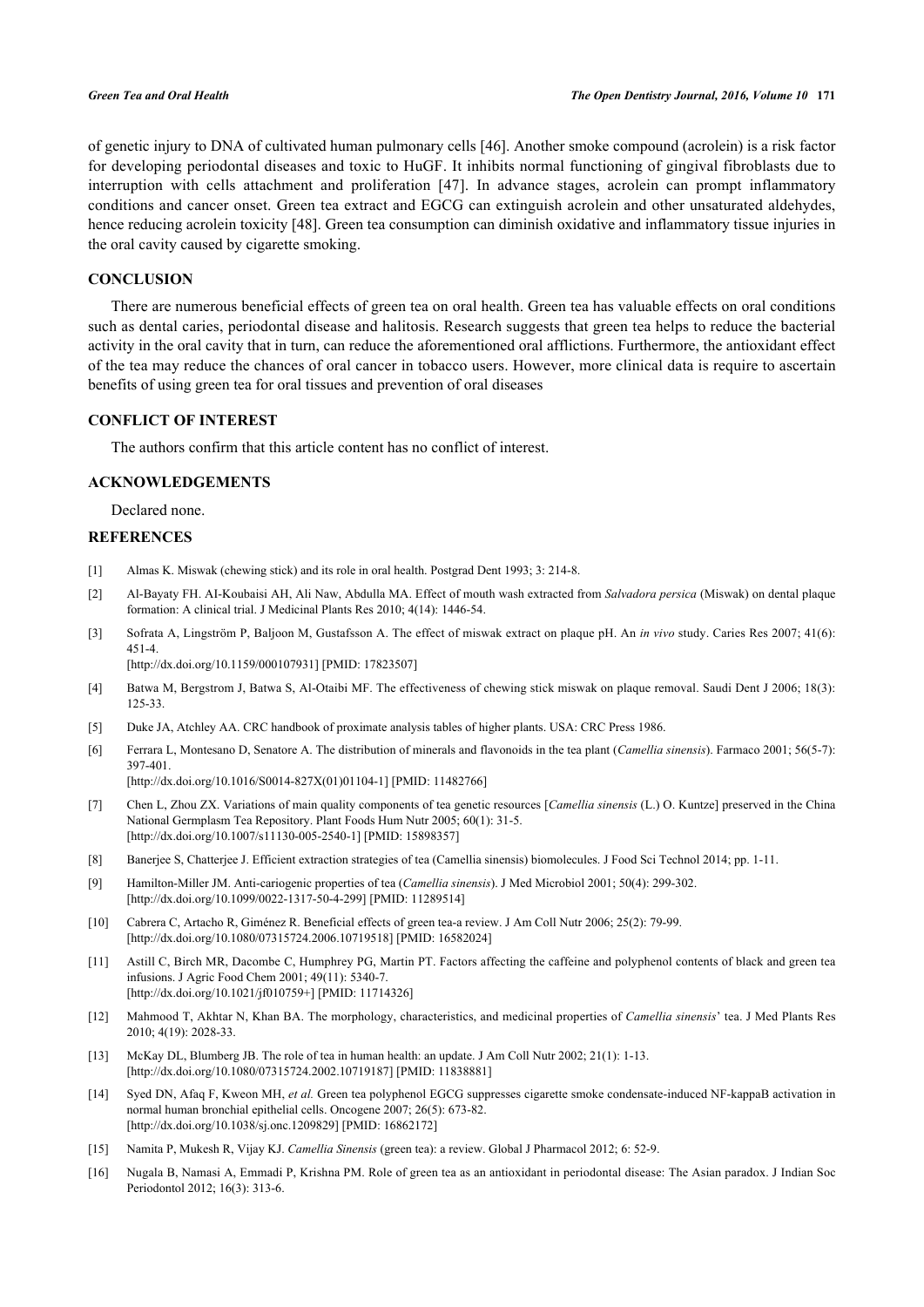### **172** *The Open Dentistry Journal, 2016, Volume 10 Khurshid et al.*

[\[http://dx.doi.org/10.4103/0972-124X.100902](http://dx.doi.org/10.4103/0972-124X.100902)] [PMID: [23162321\]](http://www.ncbi.nlm.nih.gov/pubmed/23162321)

- <span id="page-6-21"></span>[17] Narotzki B, Reznick AZ, Aizenbud D, Levy Y. Green tea: a promising natural product in oral health. Arch Oral Biol 2012; 57(5): 429-35. [\[http://dx.doi.org/10.1016/j.archoralbio.2011.11.017](http://dx.doi.org/10.1016/j.archoralbio.2011.11.017)] [PMID: [22226360](http://www.ncbi.nlm.nih.gov/pubmed/22226360)]
- <span id="page-6-0"></span>[18] Chapple IL. Reactive oxygen species and antioxidants in inflammatory diseases. J Clin Periodontol 1997; 24(5): 287-96. [\[http://dx.doi.org/10.1111/j.1600-051X.1997.tb00760.x\]](http://dx.doi.org/10.1111/j.1600-051X.1997.tb00760.x) [PMID: [9178107](http://www.ncbi.nlm.nih.gov/pubmed/9178107)]
- <span id="page-6-1"></span>[19] Kushiyama M, Shimazaki Y, Murakami M, Yamashita Y. Relationship between intake of green tea and periodontal disease. J Periodontol 2009; 80(3): 372-7. [\[http://dx.doi.org/10.1902/jop.2009.080510](http://dx.doi.org/10.1902/jop.2009.080510)] [PMID: [19254120\]](http://www.ncbi.nlm.nih.gov/pubmed/19254120)
- <span id="page-6-2"></span>[20] Makimura M, Hirasawa M, Kobayashi K, *et al.* Inhibitory effect of tea catechins on collagenase activity. J Periodontol 1993; 64(7): 630-6. [\[http://dx.doi.org/10.1902/jop.1993.64.7.630](http://dx.doi.org/10.1902/jop.1993.64.7.630)] [PMID: [8396176\]](http://www.ncbi.nlm.nih.gov/pubmed/8396176)
- <span id="page-6-3"></span>[21] Magnusson I, Lindhe J, Yoneyama T, Liljenberg B. Recolonization of a subgingival microbiota following scaling in deep pockets. J Clin Periodontol 1984; 11(3): 193-207. [\[http://dx.doi.org/10.1111/j.1600-051X.1984.tb01323.x\]](http://dx.doi.org/10.1111/j.1600-051X.1984.tb01323.x) [PMID: [6368611](http://www.ncbi.nlm.nih.gov/pubmed/6368611)]
- <span id="page-6-4"></span>[22] Nadeem M, Datoo F, Bugti AA, Ayaz A, Mahfooz M. Effects of black tea and green tea on periodontal health status among dental students at pakistan 2014.
- <span id="page-6-5"></span>[23] Sakanaka S, Okada Y. Inhibitory effects of green tea polyphenols on the production of a virulence factor of the periodontal-disease-causing anaerobic bacterium *Porphyromonas gingivalis*. J Agric Food Chem 2004; 52(6): 1688-92. [\[http://dx.doi.org/10.1021/jf0302815\]](http://dx.doi.org/10.1021/jf0302815) [PMID: [15030231](http://www.ncbi.nlm.nih.gov/pubmed/15030231)]
- <span id="page-6-6"></span>[24] Hamada S, Slade HD. Biology, immunology, and cariogenicity of Streptococcus mutans. Microbiol Rev 1980; 44(2): 331-84. [PMID: [6446023\]](http://www.ncbi.nlm.nih.gov/pubmed/6446023)
- <span id="page-6-7"></span>[25] Khurshid Z, Naseem M, Sheikh Z, Najeeb S, Shahab S, Zafar MS. Oral Antimicrobial Peptides: Types and Role in the Oral Cavity. Saudi Pharmaceut J 2015. [In press] [\[http://dx.doi.org/10.1016/j.jsps.2015.02.015.](http://dx.doi.org/10.1016/j.jsps.2015.02.015.)]
- <span id="page-6-8"></span>[26] Wu C, Wei G, Wilson M. Tea as a functional food for oral health. Food constituents and oral health. In: Wilson M, Ed. Food constituents and oral health: Epigallocatechin gallate Suppresses Cariogenic Viru- Current status and future prospects. Florida, U.S.A.: CRC Press LLC 2009; pp. 396-417. [\[http://dx.doi.org/10.1533/9781845696290.2.396\]](http://dx.doi.org/10.1533/9781845696290.2.396)
- [27] Sakanaka S, Kim M, Taniguchi M, Yamamoto T. Antibacterial substances in Japanese green tea extract against *Streptococcus* mutans, a cariogenic bacterium. Agric Biol Chem 1989; 53(9): 2307-11.
- <span id="page-6-9"></span>[28] Sakanaka S, Sato T, Kim M, Yamamoto T. Inhibitory effects of green tea polyphenols on glucan synthesis and cellular adherence of cariogenic *streptococci*. Agric Biol Chem 1990; 54(11): 2925-9.
- <span id="page-6-10"></span>[29] Zafar MS, Ahmed N. Therapeutic roles of fluoride released from restorative dental materials Res Rev Fluoride 2015; 48(3): 184-94.
- <span id="page-6-11"></span>[30] Zafar MS. Effects of surface pre-reacted glass particles on fluoride release of dental restorative materials. World Appl Sci J 2013; 28(4): 457-62.
- <span id="page-6-12"></span>[31] Otake S, Makimura M, Kuroki T, Nishihara Y, Hirasawa M. Anticaries effects of polyphenolic compounds from Japanese green tea. Caries Res 1991; 25(6): 438-43. [\[http://dx.doi.org/10.1159/000261407\]](http://dx.doi.org/10.1159/000261407) [PMID: [1667297](http://www.ncbi.nlm.nih.gov/pubmed/1667297)]
- <span id="page-6-13"></span>[32] Kashket S, Paolino VJ. Inhibition of salivary amylase by water-soluble extracts of tea. Arch Oral Biol 1988; 33(11): 845-6. [\[http://dx.doi.org/10.1016/0003-9969\(88\)90110-0](http://dx.doi.org/10.1016/0003-9969(88)90110-0)] [PMID: [2476976](http://www.ncbi.nlm.nih.gov/pubmed/2476976)]
- <span id="page-6-14"></span>[33] Zhang J, Kashket S. Inhibition of salivary amylase by black and green teas and their effects on the intraoral hydrolysis of starch. Caries Res 1998; 32(3): 233-8. [\[http://dx.doi.org/10.1159/000016458\]](http://dx.doi.org/10.1159/000016458) [PMID: [9577990](http://www.ncbi.nlm.nih.gov/pubmed/9577990)]
- <span id="page-6-15"></span>[34] Tonzetich J. Production and origin of oral malodor: a review of mechanisms and methods of analysis. J Periodontol 1977; 48(1): 13-20. [\[http://dx.doi.org/10.1902/jop.1977.48.1.13](http://dx.doi.org/10.1902/jop.1977.48.1.13)] [PMID: [264535\]](http://www.ncbi.nlm.nih.gov/pubmed/264535)
- <span id="page-6-16"></span>[35] Liao S, Kao YH, Hiipakka RA. Green tea: biochemical and biological basis for health benefits. Vitam Horm 2001; 62: 1-94. [\[http://dx.doi.org/10.1016/S0083-6729\(01\)62001-6\]](http://dx.doi.org/10.1016/S0083-6729(01)62001-6) [PMID: [11345896](http://www.ncbi.nlm.nih.gov/pubmed/11345896)]
- <span id="page-6-17"></span>[36] Yasuda H, Arakawa T. Deodorizing mechanism of (–)-epigallocatechin gallate against methyl mercaptan. Biosci Biotechnol Biochem 1995; 59(7): 1232-6. [\[http://dx.doi.org/10.1271/bbb.59.1232\]](http://dx.doi.org/10.1271/bbb.59.1232)
- <span id="page-6-18"></span>[37] Javed F, Al-Rasheed A, Almas K, Romanos GE, Al-Hezaimi K. Effect of cigarette smoking on the clinical outcomes of periodontal surgical procedures. Am J Med Sci 2012; 343(1): 78-84. [\[http://dx.doi.org/10.1097/MAJ.0b013e318228283b](http://dx.doi.org/10.1097/MAJ.0b013e318228283b)] [PMID: [21804361\]](http://www.ncbi.nlm.nih.gov/pubmed/21804361)
- <span id="page-6-19"></span>[38] Fahad K, Aziz A, Shahab S, Zafar M. Laboratorial and clinical impacts of tobacco on periodontal health: A systematic review. Int Dental J Student's Res 2015; 3(2): 72-8.
- <span id="page-6-20"></span>[39] Greabu M, Totan A, Battino M, et al. Cigarette smoke effect on total salivary antioxidant capacity, salivary glutathione peroxidase and gamma-glutamyltransferase activity. Biofactors 2008; 33(2): 129-36.